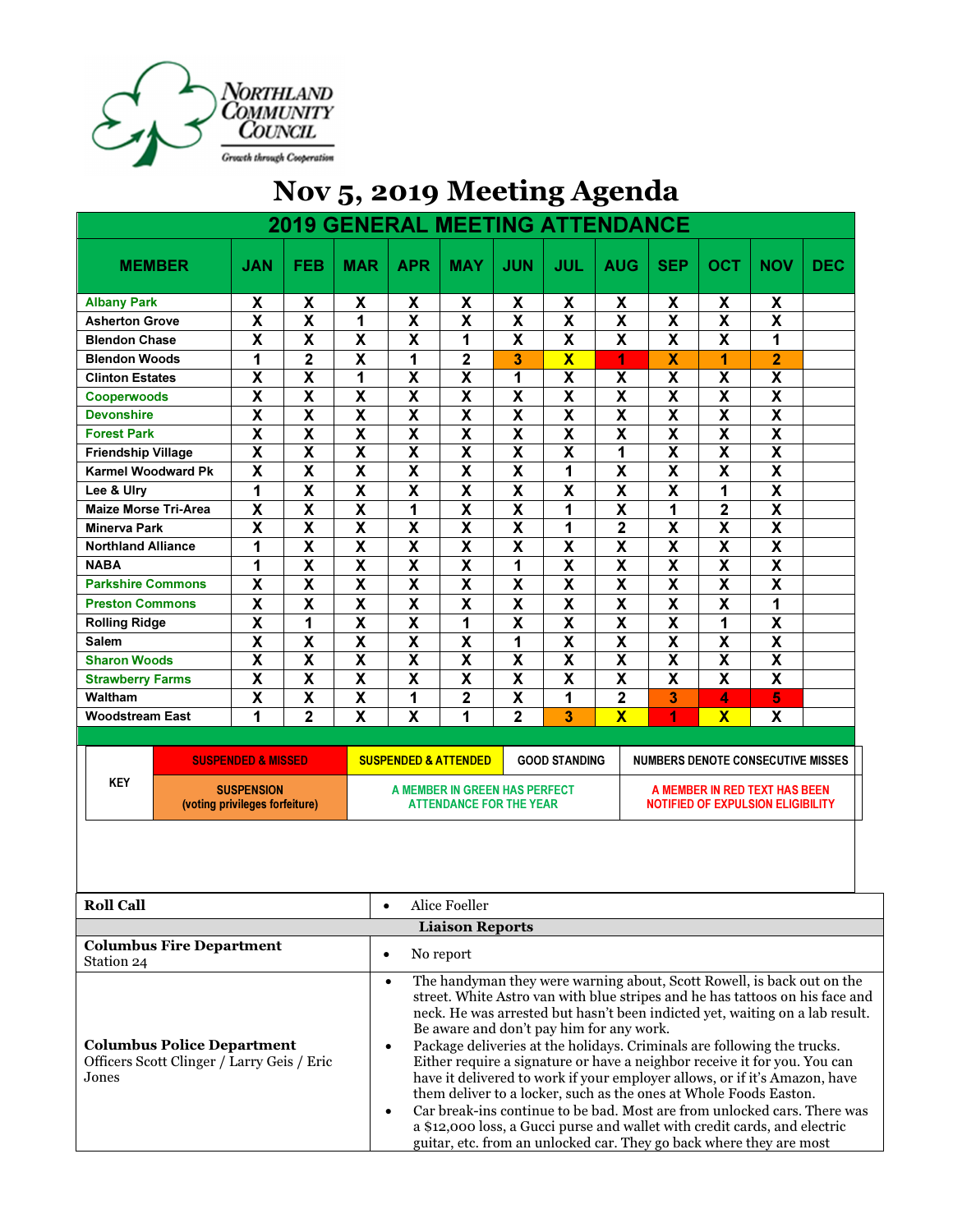|                                                                                                                  | successful, so if you can decrease the unlocked car break-ins there will be                                                                                                                                                                                                                                                                                                                                                                                                                                                                                                                                                                                                                                                                                                                                                                                                                                                                                                                                                                                                                                                                                                                                                                                                                                                                                                                                                                                                                                                                                                                                                                                                                                  |
|------------------------------------------------------------------------------------------------------------------|--------------------------------------------------------------------------------------------------------------------------------------------------------------------------------------------------------------------------------------------------------------------------------------------------------------------------------------------------------------------------------------------------------------------------------------------------------------------------------------------------------------------------------------------------------------------------------------------------------------------------------------------------------------------------------------------------------------------------------------------------------------------------------------------------------------------------------------------------------------------------------------------------------------------------------------------------------------------------------------------------------------------------------------------------------------------------------------------------------------------------------------------------------------------------------------------------------------------------------------------------------------------------------------------------------------------------------------------------------------------------------------------------------------------------------------------------------------------------------------------------------------------------------------------------------------------------------------------------------------------------------------------------------------------------------------------------------------|
|                                                                                                                  | fewer attempts.<br>Homeless camp at Woodward Park: There was one that was very well<br>$\bullet$<br>disguised with downed trees and branches. The parks are going to get rid<br>of the items and call us if it is occupied. Residents request to stay updated<br>because residents are afraid to walk their dogs.<br>Resident complained of panhandlers. Police: There isn't an intersection<br>$\bullet$<br>around here that doesn't have panhandlers. Most of our tickets are<br>dismissed when we write them a ticket for trespassing. If you stop to give<br>money, the car driver is as much at fault. The police have to see the<br>transaction. Resident requested we look into signs that target the drivers<br>saying, "There are better ways to give" or noting that it's illegal to give.<br>They have some signs in Dublin. It is First Amendment protected behavior<br>for them to sit on the side with a sign.<br>Dec. 17, 3rd Tuesday, Zone 1 Block Watch Coordinators. Hunan House<br>$\bullet$<br>dinner at 6pm, all are welcome to join.                                                                                                                                                                                                                                                                                                                                                                                                                                                                                                                                                                                                                                                   |
| <b>FACT &amp; Consider Biking</b><br>David Roseman                                                               | Resident said he has witnessed dumping of trash at a business on 161.<br>$\bullet$<br>No report<br>$\bullet$                                                                                                                                                                                                                                                                                                                                                                                                                                                                                                                                                                                                                                                                                                                                                                                                                                                                                                                                                                                                                                                                                                                                                                                                                                                                                                                                                                                                                                                                                                                                                                                                 |
| Columbus Public Library Liaison<br>Keith Hanson                                                                  | No report<br>$\bullet$                                                                                                                                                                                                                                                                                                                                                                                                                                                                                                                                                                                                                                                                                                                                                                                                                                                                                                                                                                                                                                                                                                                                                                                                                                                                                                                                                                                                                                                                                                                                                                                                                                                                                       |
| Northland Area Business Association<br>Dave Cooper/Alicia Ward                                                   | December luncheon is Tuesday Dec. 10 11:30a to 1p at Ashland<br>$\bullet$<br>University's 161 campus and the guest speaker is Arch City, the firm doing<br>the Market Study along 161. They will have gathered most of their data by<br>then. Please register online at <b>nabacolumbus.org</b>                                                                                                                                                                                                                                                                                                                                                                                                                                                                                                                                                                                                                                                                                                                                                                                                                                                                                                                                                                                                                                                                                                                                                                                                                                                                                                                                                                                                              |
| <b>City of Columbus Community Liaison</b><br>Alfred Akainyah                                                     | Alfred: All the calls I am getting are speeding.<br>$\bullet$<br>Resident requests that the city purchase the speed boxes that mount on a<br>$\bullet$<br>pole and report the speeds so we know which areas are really a problem.<br>Justin Goodwin from the city said we do have the ones with the display of<br>the speed. They can be set up to record also. We don't currently have that<br>system in place. We do collect data when people file a 311 complaint.<br>A resident said why does Clintonville get one of those trailers? Justin said<br>$\bullet$<br>we don't have a large number of them but we can request them in<br>Northland.<br>Resident noted: all of the intersections on Morse Road and 161 are in the<br>top 27 worst intersections in the state. Public campaigns and education are<br>being explored, according to the city.                                                                                                                                                                                                                                                                                                                                                                                                                                                                                                                                                                                                                                                                                                                                                                                                                                                    |
| <b>Columbus Community Engagement</b><br>Sandra R. López                                                          | No report<br>٠                                                                                                                                                                                                                                                                                                                                                                                                                                                                                                                                                                                                                                                                                                                                                                                                                                                                                                                                                                                                                                                                                                                                                                                                                                                                                                                                                                                                                                                                                                                                                                                                                                                                                               |
|                                                                                                                  | <b>Selected Discussions</b>                                                                                                                                                                                                                                                                                                                                                                                                                                                                                                                                                                                                                                                                                                                                                                                                                                                                                                                                                                                                                                                                                                                                                                                                                                                                                                                                                                                                                                                                                                                                                                                                                                                                                  |
| <b>Round Table Discussion</b><br>Kevin Wheeler - Assistant Director for<br>Growth Policy, Development Department | Kevin Wheeler - Assistant Director for Growth Policy, Development<br>Department<br>Growth Trends and Issues<br>Columbus has always grown out as we've grown bigger, and now we are<br>contemplating what the future looks like for us and the region with not much<br>additional land to acquire.<br>The city was annexing land greatly in the 50s, 60s and 70s but hardly at all since<br>2011, partly because we are running out of areas that don't already have water<br>and sewer. Population is projected to gain another 300,000 residents. The area<br>that WAS all of Columbus in 1950 has actually lost population (the central city<br>areas). It is on its way back again.<br>Households are becoming smaller and people are living longer. There is more<br>demand for rental units. Not everyone wants to own and take care of a house.<br>People want to walk to shopping and parks.<br>Columbus Citywide Planning Policies, adopted last year:<br>Neighborhoods should have a mix of uses and be served by multiple<br>1.<br>trans options<br>Guided and planned development will conserve economic and<br>2.<br>environmental resources and encourage investment in neighborhoods.<br>Design and Character – design guidelines<br>3.<br>Insight 2050 Corridor Concepts: focusing on: E Main, Parson, W Broad,<br>Olentangy, Cleveland Ave.<br>There's a lot of capacity for redevelopment along Morse Rd and 161. We have<br>stable neighborhoods. Young families are attracted to it. We have great infill<br>development examples we can use to plan growth, including Franklinton, 5 <sup>th</sup> by<br>Northwest, Clintonville, University, Grandview. Weinland Park is worth a visit. |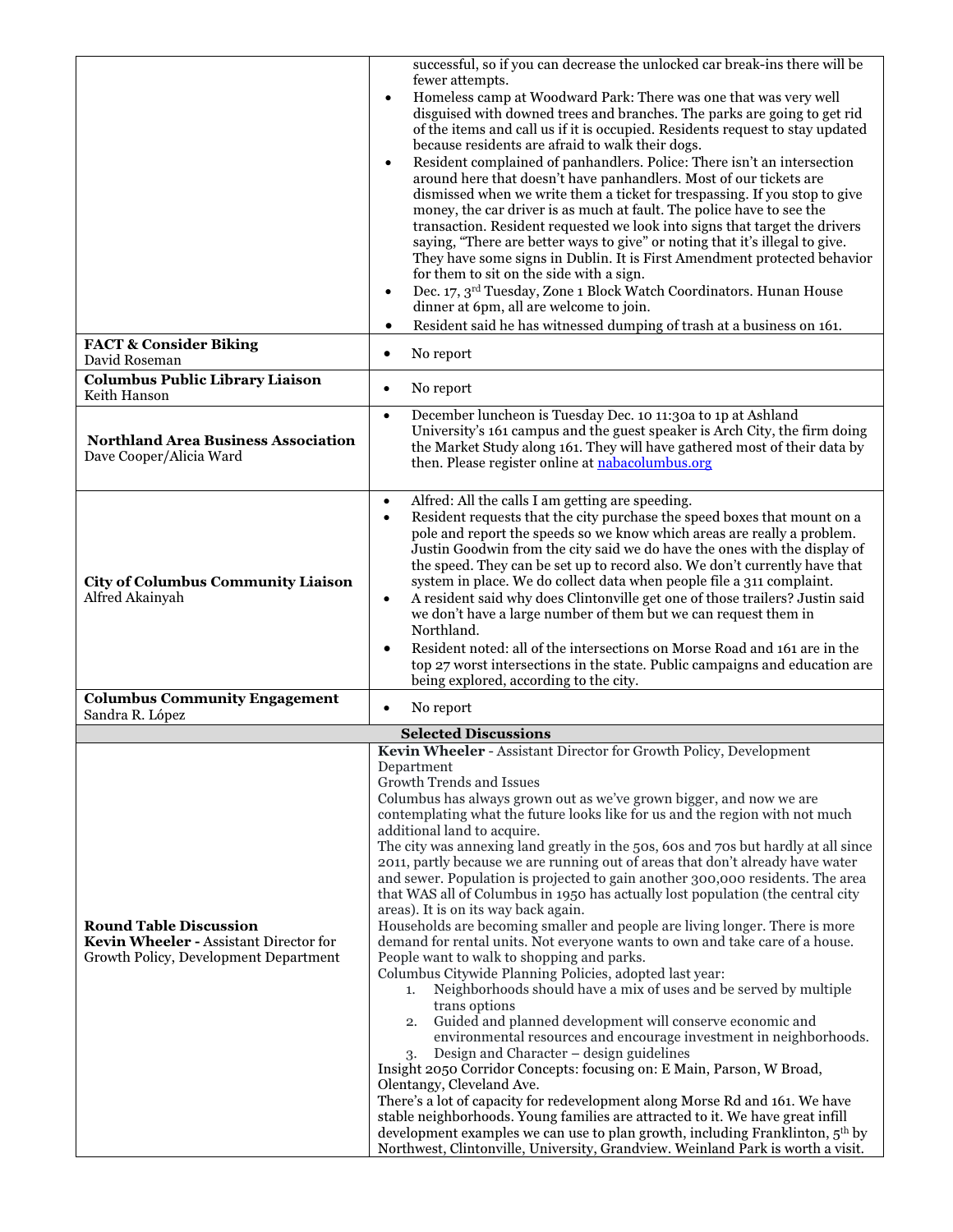|                                     | It's very different. Transportation has to be a part of this. Younger people are                                                                                              |
|-------------------------------------|-------------------------------------------------------------------------------------------------------------------------------------------------------------------------------|
|                                     | much more interested in car-free lives. Bus rapid transit is where buses drive on                                                                                             |
|                                     | a dedicated lane and no one else can drive on that part. "It's like light rail on                                                                                             |
|                                     | rubber tires."                                                                                                                                                                |
|                                     | We need to discuss whether zoning needs to change to encompass infill                                                                                                         |
|                                     | development.                                                                                                                                                                  |
|                                     | kjwheeler@columbus.gov 614-645-6057                                                                                                                                           |
|                                     | Question: How is the city helping keep housing affordable?                                                                                                                    |
|                                     | Answer: Columbus is a lot better off than other cities, but this is a big priority for<br>the city. We are reevaluating where we are giving tax breaks. If an area is already |
|                                     | doing well, affordable housing has to be provided if you want a tax incentive                                                                                                 |
|                                     | now. We will keep reevaluating that every 2-3 years as neighborhoods change.                                                                                                  |
|                                     | Question: Why can't we do an overlay to Northland Plan I that is more friendly                                                                                                |
|                                     | to mixed use development?                                                                                                                                                     |
|                                     | Answer: Zoning is reactive, after private sector investments. We are very                                                                                                     |
|                                     | interested in mixed use districts - districts or overlays - where we can do more                                                                                              |
|                                     | interesting things and would provide an incentive for new development.                                                                                                        |
|                                     | Question: Does affordable housing mean subsidized housing?                                                                                                                    |
|                                     | Answer: Percentage of area median income  can someone live near their job                                                                                                     |
|                                     | without spending a large portion of their income on their home. It also applies                                                                                               |
|                                     | to the 60% in the middle (not the top or bottom 20%) who are working and have                                                                                                 |
|                                     | issues affording reasonable homes.                                                                                                                                            |
|                                     | Question: Tax abatements - negative perception<br>Answer: Tax abatements freeze the value of the property at the level they were at                                           |
|                                     | before you made an investment in it. You would not pay taxes on the increased                                                                                                 |
|                                     | value that occurs because of your investment.                                                                                                                                 |
|                                     | Question: In looking at the guidelines as it relates to mixed use development,                                                                                                |
|                                     | the city hasn't paid attention to "Dark Sky" issues to prevent light pollution.                                                                                               |
|                                     | Answer: There are opportunities to engage in the processes before these become                                                                                                |
|                                     | finalized.                                                                                                                                                                    |
|                                     | Justin Goodwin, City of Columbus Transportation                                                                                                                               |
|                                     | Thomas: 161 Corridor - Collisions and safety have been bad since I started 30                                                                                                 |
|                                     | years ago. Now we actually have funding to do these projects. It eliminates                                                                                                   |
|                                     | conflicts with not only cars but pedestrians. There will be shared use paths on                                                                                               |
|                                     | both sides, a 10-foot-wide asphalt path, with connectivity to COTA bus stops.<br>The governor's safety task force identified these intersections.                             |
|                                     | We proposed this so we could phase this in over time with limited funding a                                                                                                   |
|                                     | little at a time. The other options had to be done all at once and we were                                                                                                    |
|                                     | concerned that we would never have the funding. The roundabouts set us up in                                                                                                  |
|                                     | the future for "backage roads" (vs frontage roads) behind the buildings.                                                                                                      |
|                                     | All: presented the roundabouts and explained the good points – both directions                                                                                                |
|                                     | of Maple Canyon can go at once, instead of one side at a time, fewer conflict                                                                                                 |
|                                     | points, setting us up for "backage" roads behind the developments.                                                                                                            |
|                                     | Question: Reducing speed limit                                                                                                                                                |
|                                     | Answer: We can't do it under current conditions under state law                                                                                                               |
| <b>Round Table Discussion</b>       | Question: Who do we need to bother to get some traction on speed concerns?                                                                                                    |
| Justin Goodwin, City of Columbus    | We can't seem to get anywhere.<br>Answer: We are receiving the 311 calls, and it's not as simple as changing the                                                              |
| Transportation; Thomas Slack, ODOT, | speed limit. In terms of the state, it's a matter of statewide consistency. The                                                                                               |
| Angela Fedak, City of Columbus      | prevailing speed is one of the most important factors because you will have a big                                                                                             |
|                                     | differential between people obeying the law and the other people going as fast as                                                                                             |
|                                     | they are comfortable. We can narrow the lanes and cause psychological barriers                                                                                                |
|                                     | to speeding. It's not as simple as changing the signs. If people paid attention to                                                                                            |
|                                     | the signs, we wouldn't have speeding issues.                                                                                                                                  |
|                                     | Question: Is there timing or sequencing of traffic lights? You can get up to 50,                                                                                              |
|                                     | but you have to stop all the time.                                                                                                                                            |
|                                     | Answer: You can make it so that if you are speeding you get stuck at the lights                                                                                               |
|                                     | and if you go the speed limit, you get it smooth. With all the side streets having<br>their own green light, that can complicate things.                                      |
|                                     | Question: What about the area west of 71, which is also part of Northland?                                                                                                    |
|                                     | Please make sure this area is including in light timing and planning.                                                                                                         |
|                                     | Answer: That area is not currently part of this study area.                                                                                                                   |
|                                     |                                                                                                                                                                               |
|                                     | Projected for early 2022 to start. Sidewalks on Maple Canyon are slated for                                                                                                   |
|                                     | 2021.                                                                                                                                                                         |
|                                     |                                                                                                                                                                               |
|                                     | <b>NCC Officer Reports</b>                                                                                                                                                    |
| <b>Treasurer</b>                    | Felix explained that some parade checks were just cashed and expenses<br>$\bullet$                                                                                            |
| <b>Felix Quachey</b>                | reimbursed. No other items of concern were presented.                                                                                                                         |